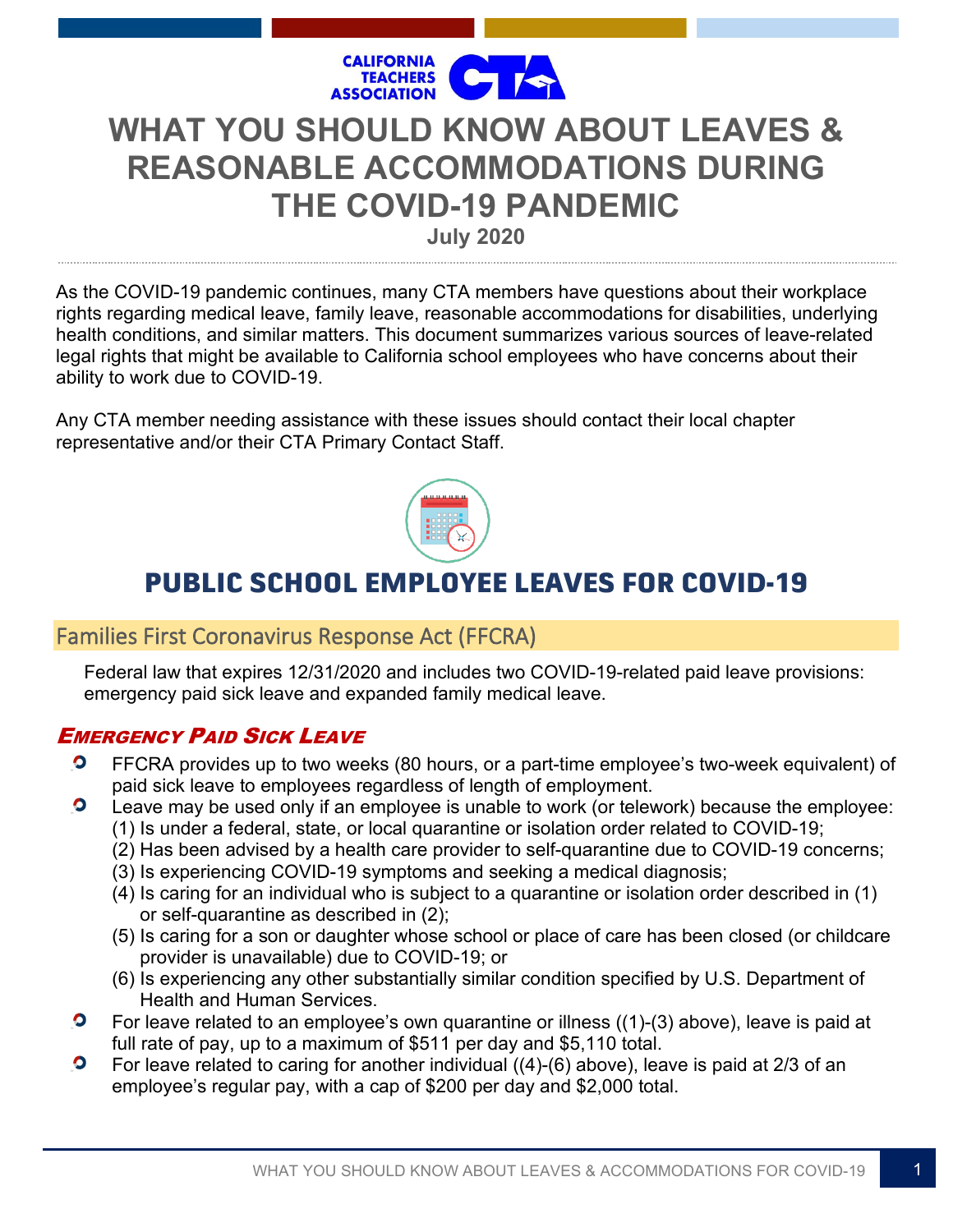$\bullet$ Emergency *paid sick leave may be used prior to any existing paid leave*. Employers are prohibited from requiring employees to use other paid leave first and may not modify their existing paid leave policies to avoid this requirement.

# EMERGENCY FAMILY AND MEDICAL LEAVE EXPANSION

- $\bullet$ FFCRA also expands the federal Family and Medical Leave Act (FMLA) to provide paid leave for childcare needs related to COVID-19 for up to 12 weeks of leave.
	- *Only* available to employees unable to work (or telework) due to a need for leave to care for one's son or daughter under age 18 if the school or place of care is closed (or childcare provider is unavailable) due to a public health emergency related to COVID-19 (as declared by a federal, state or local authority).
	- Employee must have been employed for at least 30 days to access this leave.
	- The first 10 days are unpaid, but employee may elect to substitute accrued vacation, personal, or sick leave (including FFCRA emergency paid sick leave described above).
	- After the first 10 days, leave is paid at 2/3 of the employee's regular pay, capped at \$200 per day and \$10,000 in the aggregate.
- $\bullet$ See [U.S. Dept of Labor website](https://www.dol.gov/agencies/whd/pandemic/ffcra-employer-paid-leave)*.*

# FMLA & California Family Rights Act (CFRA)

- $\bullet$ FMLA (federal statute) and CFRA (state statute) provide up to 12 weeks of unpaid leave in a 12-month period for:
	- Employee's own serious health condition;
	- Family member's serious health condition; or
	- Child bonding within first year of birth; adoption, or foster care.
- $\bullet$ To qualify, employee must have worked at least 12 months and 1,250 hours in the preceding 12 months.
- $\bullet$ COVID-19 should qualify as a "serious health condition" if it results in hospitalization, continuing treatment or supervision by a medical provider, or another serious condition such as pneumonia.
- $\bullet$ Because CFRA does not cover pregnancy as a serious health condition, and California Pregnancy Disability Leave (PDL) separately provides leave for an employee disabled by pregnancy, an eligible employee can take pregnancy-disability leave in addition to a 12-week child bonding leave.
	- Note: The CDC identifies pregnancy as a condition that might cause increased risk for severe illness from COVID-19. See [CDC website.](https://www.cdc.gov/coronavirus/2019-ncov/need-extra-precautions/people-with-medical-conditions.html)
- $\bullet$ See Department [of Fair Employment and Housing](https://www.dfeh.ca.gov/employment/pdl-cfra-npla-fmla/) website.

# California Education Code (EC)

# CERTIFICATED EMPLOYEES

**EC 44984 – Industrial Accident & Illness Leave**

- **O** An employee whose workers' compensation claim is approved is entitled to at least 60 days of full salary (when combined with temporary disability payments received for an approved workers' compensation claim).
- **O** After this leave is exhausted, the employee is entitled to sick leave and differential pay leave.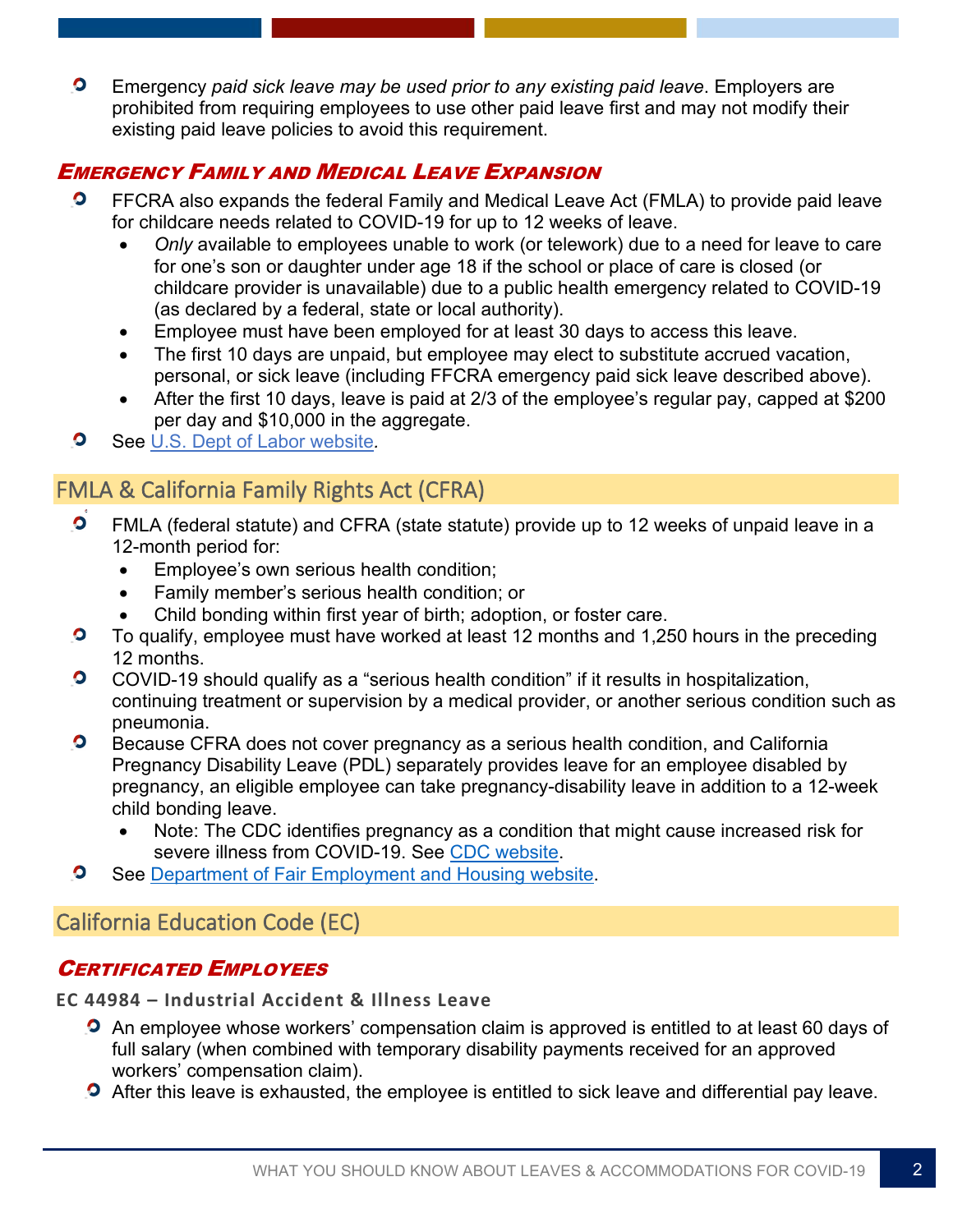#### **EC 44978 – Sick Leave**

- **2** 10 days per year for full-time employees for illness or injury; pro-rated if part-time.
- **O** Accumulates from year to year.
- **O** Credit for sick leave need not be accrued by the employee prior to taking sick leave so it may be taken at any time during the school year.

#### **EC 44977 – Differential Pay Leave**

- **P** Provides up to 5 school months of differential pay due to illness or injury after exhausting all annual and accumulated sick leave.
- **D** Differential pay is regular salary MINUS the amount actually paid to a substitute OR, if no substitute is employed, the amount a substitute would have been paid.
	- But if district adopts 50 percent rule under EC 44983, employee must be paid at least 50 percent of regular pay after exhausting sick leave.
- **O** Only one 5-month period allowed per illness/accident.

#### **EC 44978.1 – Reemployment List**

- **O** When sick leave and differential pay are exhausted, and the employee is not medically able to resume work, the employee is placed on a reemployment list:
	- 24 months, if probationary;
	- 39 months, if permanent.
- When medically able, during the 24- or 39-month period, the employee *shall* be returned to employment in a position for which they are credentialed and qualified.

#### COMMUNITY COLLEGE ACADEMIC EMPLOYEES

**EC 87787 – Industrial Accident & Illness Leave**

- **O** An employee whose workers' compensation claim is approved is entitled to at least 60 days of full salary (when combined with temporary disability payments).
- **O** After this leave is exhausted, the employee is entitled to sick leave and differential pay leave.

**EC 87781 – Sick Leave**

- 10 days per year for full-time employees for illness or injury; pro-rated if part-time.
- **O** Accumulates from year to year.
- **O** Credit for sick leave need not be accrued by the employee prior to taking sick leave so it may be taken at any time during the school year.

**EC 87780 – Differential Pay Leave**

- **P** Provides up to 5 school months of differential pay due to illness or injury after exhausting all annual and accumulated sick leave.
- **D** Differential pay is regular salary MINUS the amount actually paid to a temporary employee who fills the position during the leave OR, if no temporary employee is employed, the amount a temporary employee would have been paid.
	- But if the district adopts 50 percent rule under EC 87786, employee must be paid 50 percent or more of regular pay after exhausting all sick leave.

### PREK–12 CLASSIFIED EMPLOYEES

**EC 45192 – Industrial Accident & Illness Leave**

**O** An employee whose workers' compensation claim is approved is entitled to at least 60 days of full salary (when combined with temporary disability payments).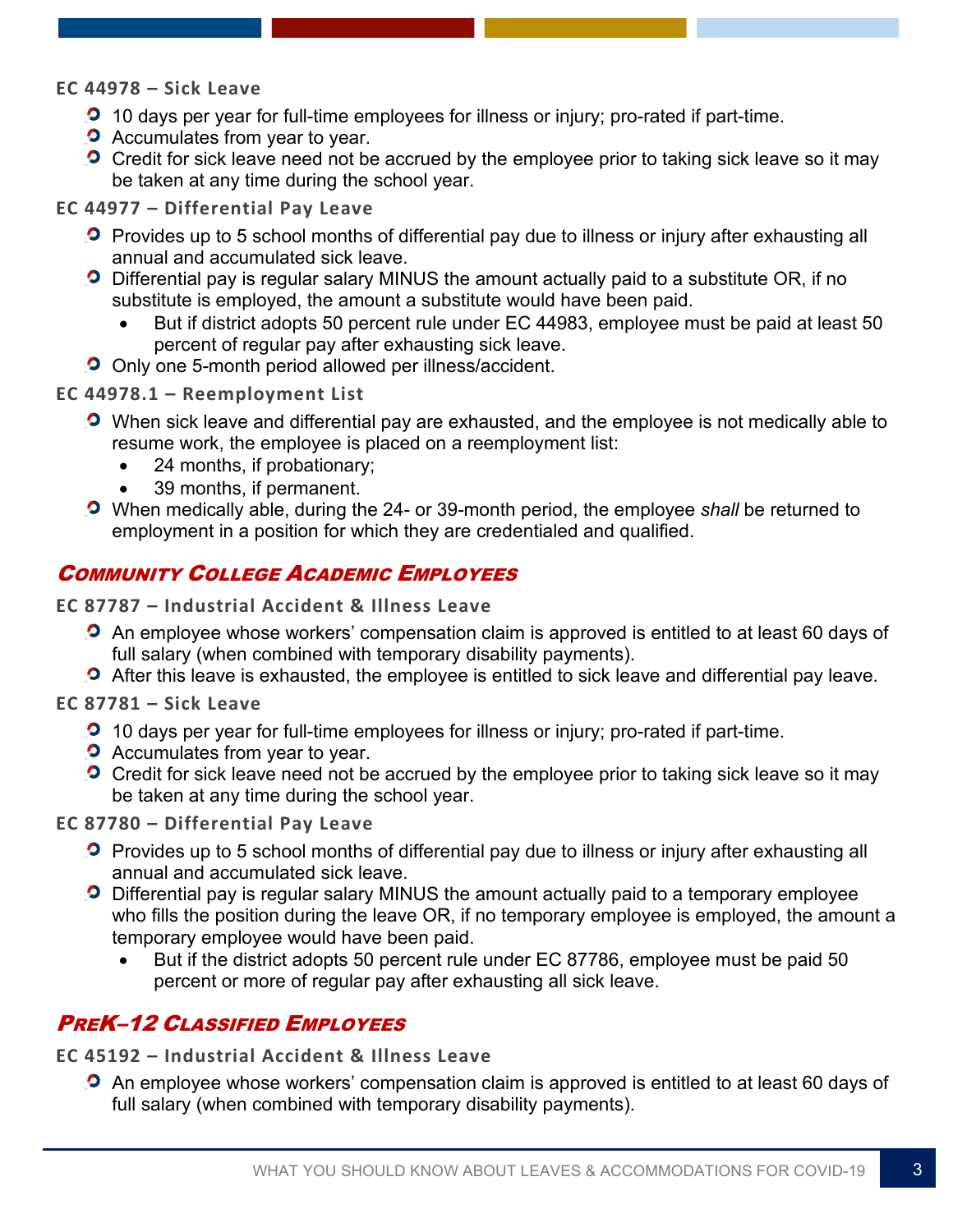- **O** After this leave is exhausted, the employee is entitled to sick leave, differential pay leave, accumulated compensating time, vacation, or other available leave.
- **O** District may require minimum length of employment to qualify for benefits, not to exceed three years.

#### **EC 45191 – Sick Leave**

- 12 days per year for 12-month employees employed five days a week for illness or injury; prorated if employed less than 12 months or five days a week.
- **O** Accumulates from year to year.
- **O** Credit for sick leave need not be accrued by the employee prior to use. But new employees may not use more than six days (or proportionate amount, if part-time) until they complete six months of service.

#### **EC 45196 – Differential Pay Leave**

- **P** Provides up to 5 months of differential pay due to illness or injury after exhausting all other available paid leave.
- **D** Differential pay is regular salary MINUS the amount actually paid to a substitute.
	- Unlike EC 44977, the employer may not deduct the amount that a substitute would have been paid. Thus, if the district does not actually employ a substitute to perform the absent employee's work, the employee should receive 100 percent of salary.
- **O** Alternatively, the district may adopt a rule providing that a regular classified employee will receive at least 100 working days of paid sick leave each year paid at not less than 50 percent of the employee's regular salary. This rule results in combined sick leave and differential leave of at least 100 days each year.
- Unlike EC 44977, this section has no limitation of one 5-month period per illness/accident.

#### **EC 45195 – Reemployment List**

- **O** When all sick leave, differential pay leave, vacation, compensating time, or other paid leave are exhausted, a permanent classified employee may apply for additional leave, paid or unpaid, for up to six months, which leave may be renewed for two additional six-month periods. The district is not required to grant the additional six-month leaves. If no additional leave is granted, or the leaves are exhausted, the employee will be placed on a reemployment list for 39 months.
	- If, during the discretionary leaves, the employee is able to resume their duties, the employee shall be restored to a position within the same classification.
	- When medically able, during the 39-month period, the employee *shall* be reemployed in the first vacancy for the employee's previous classification. The employee has priority over other applicants, except for laid off employees, in which case, the employee shall be ranked based on seniority.

# COMMUNITY COLLEGE CLASSIFIED EMPLOYEES

**EC 88192 – Industrial Accident & Illness Leave**

- **P** An employee whose workers' compensation claim is approved is entitled to at least 60 days of full salary (when combined with temporary disability payments).
- **O** After this leave is exhausted, the employee is entitled to sick leave, differential pay leave, accumulated compensating time, vacation, or other available leave.
- **O** District may require minimum length of employment to qualify for benefits, not to exceed three years.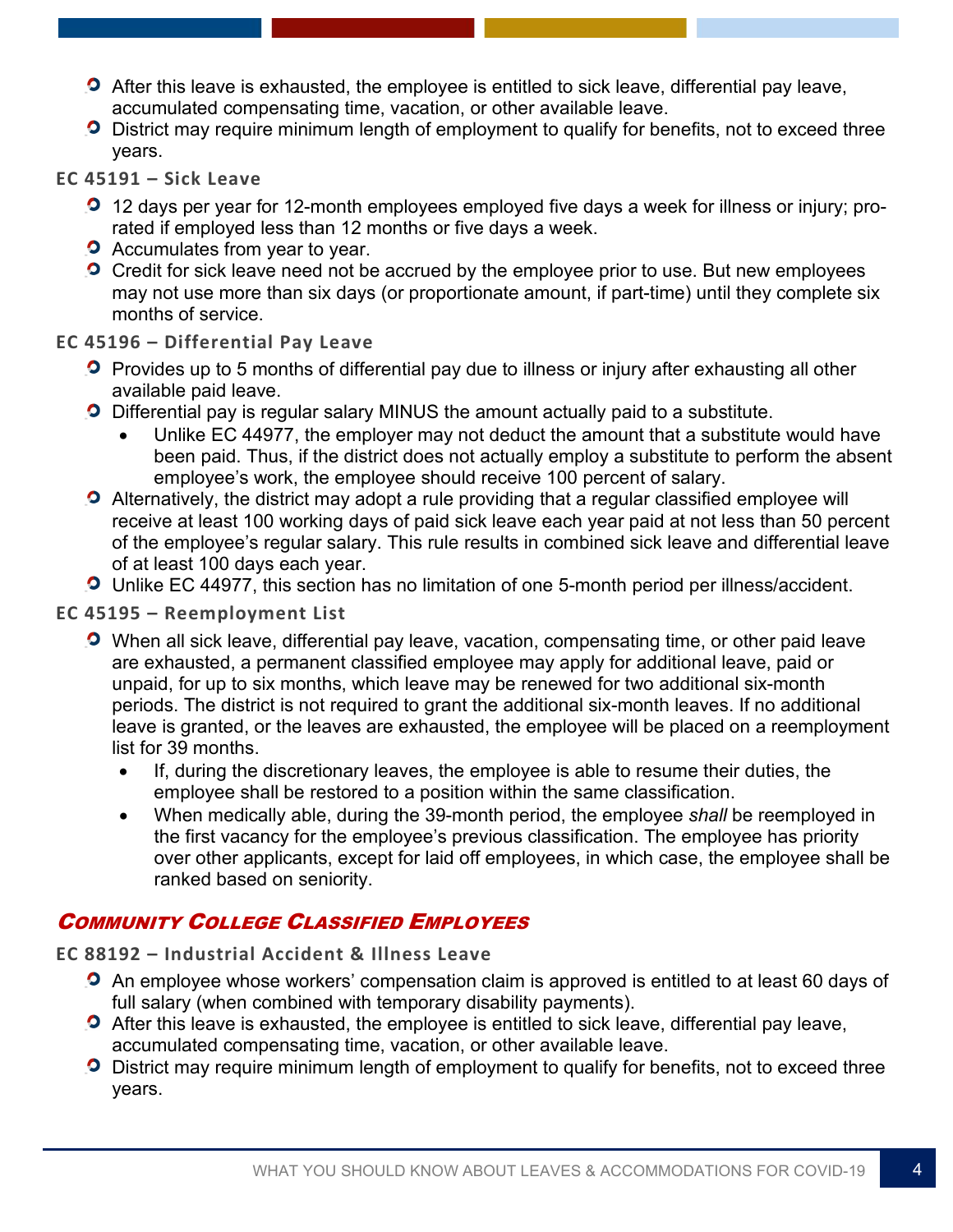#### **EC 88191 – Sick Leave**

- **2** 12 days per year for 12-month employees employed five days a week for illness or injury; prorated if employed less than 12 months or five days a week.
- **O** Accumulates from year to year.
- **O** Credit for sick leave need not be accrued by the employee prior to use. But new employees may not use more than six days (or proportionate amount, if part-time) until they complete six months of service.

#### **EC 88196 – Differential Pay Leave**

- **P** Provides up to 5 months of differential pay due to illness or injury after exhausting all other available paid leave.
- **O** Differential pay is regular salary MINUS the amount actually paid to a substitute.
	- Unlike EC 44977, the employer may not deduct the amount that a substitute would have been paid. Thus, if the district does not actually employ a substitute to perform the absent employee's work, the employee should receive 100 percent of salary.
- **O** Alternatively, the college may adopt a rule providing that a regular classified employee will receive at least 100 working days of paid sick leave each year paid at not less than 50 percent of the employee's regular salary. This rule results in combined sick leave and differential leave of at least 100 days each year.
- Unlike EC 44977, this section has no limitation of one 5-month period per illness/accident.

**EC 88195 – Reemployment List**

- When all sick leave, differential pay leave, vacation, compensating time, or other paid leave are exhausted, a permanent classified employee may apply for additional leave, paid or unpaid, for up to six months, which leave may be renewed for two additional six-month periods. The college district is not required to grant the additional six-month leaves. If no additional leave is granted, or the leaves are exhausted, the employee will be placed on a reemployment list for 39 months.
	- If, during the discretionary leaves, the employee is able to resume their duties, the employee shall be restored to a position within the same classification.
	- When medically able, during the 39-month period, the employee shall be reemployed in the first vacancy for the employee's previous classification. The employee has priority over other applicants, except for laid off employees, in which case, the employee shall be ranked based on seniority.

### Collective Bargaining Agreement

Don't forget to check the applicable collective bargaining agreement, which may provide greater or additional leave rights (e.g., catastrophic leave bank, personal necessity leave, etc.). Also, CTA chapters are bargaining with districts over many COVID-19 matters, such as distance learning arrangements and safety measures. Employees should review those bargained provisions and address any questions to their local chapter.

#### Other Leaves

 $\bullet$ The governing board of a public school employer *may* grant a leave of absence to any employee who is absent because of accident, illness, or quarantine which results from contact with other persons having a contagious disease while performing work. See EC 44964, EC 87765, EC 45199, EC 88199.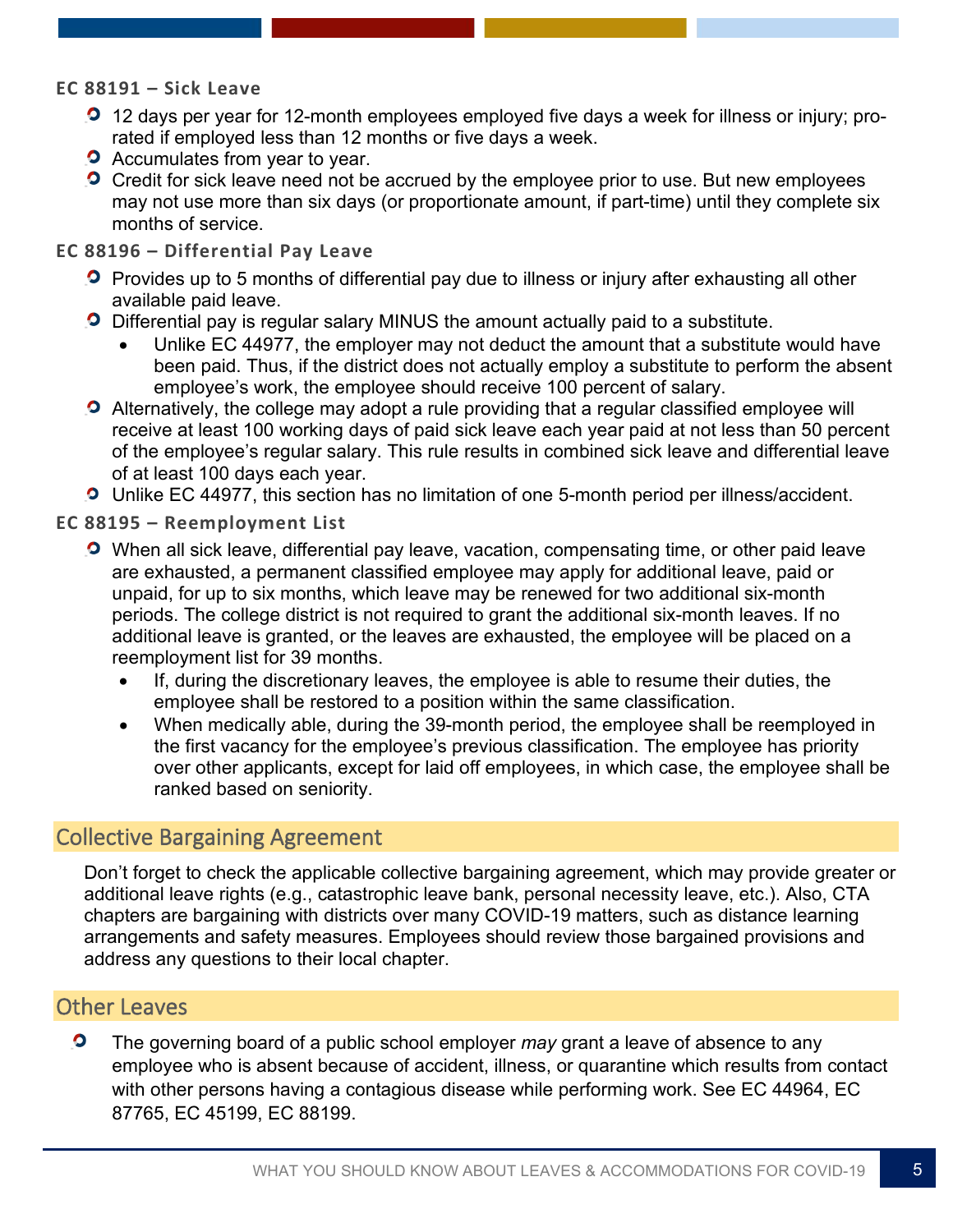- $\bullet$ Under California Labor Code sections 233 and 246.5 ("kin care" law), an employee may use accrued and available sick leave—up to the amount that would accrue during a six-month period—to attend to the diagnosis, care, or treatment of a covered family member (as defined in Labor Code section 245.5). See [Labor Commissioner's website.](https://www.dir.ca.gov/dlse/paid_sick_leave.htm)
- $\bullet$ CTA members who are enrolled in CTA-endorsed Voluntary Disability Insurance through The Standard may be entitled to benefits as a result of the member's own disabling condition. The Standard will determine whether the member's receipt of paid sick leave under FFCRA impacts their approved claim based on the specific claim facts and the applicable policy provisions. For more information, contact The Standard at 800-522-0406 or visit [CTAMemberBenefits.org/disability.](http://www.ctamemberbenefits.org/disability)
- $\bullet$ CalSTRS Disability may be available to eligible unit members. See [CalSTRS website.](https://www.calstrs.com/disability-benefits)



# **REASONABLE ACCOMMODATIONS FOR DISABLED PERSONS UNDER THE ADA**

The federal Americans with Disabilities Act, 42 U.S.C. § 12101 *et seq*.; 29 C.F.R. §§ 1630 *et seq*. (ADA) and California Fair Employment and Housing Act, Cal. Gov't Code §§ 12900-12996 (FEHA)

#### What employers are covered?

- $\bullet$ ADA prohibits disability discrimination by employers with 15 or more employees.
- $\bullet$ FEHA prohibits disability discrimination by employers with 5 or more employees.
- $\bullet$ Several ADA and FEHA rights overlap. FEHA has some stronger state law-based protections.

### What disabilities are covered?

- $\bullet$ A qualifying "disability" can be a mental disability and/or a physical disability that substantially limits one or more major life activities. This can include impairments of major life activities such as caring for oneself, performing manual tasks, seeing, hearing, eating, sleeping, walking, standing, lifting, bending, speaking, breathing, learning, reading, concentrating, thinking, communicating, and working. This can also include impairments of major bodily functions such as functions of the immune system, normal cell growth, digestive, bowel, bladder, neurological, brain, respiratory, circulatory, endocrine, and reproductive functions.
- $\bullet$ Various health conditions that may put individuals at high risk for COVID-19 complications are likely to qualify as "disabilities" under the law, such as chronic kidney disease, diabetes, and moderate-to-severe asthma. However, some conditions that might heighten risk for COVID-19 complications, such as age and tobacco use, are not disabilities under ADA/FEHA.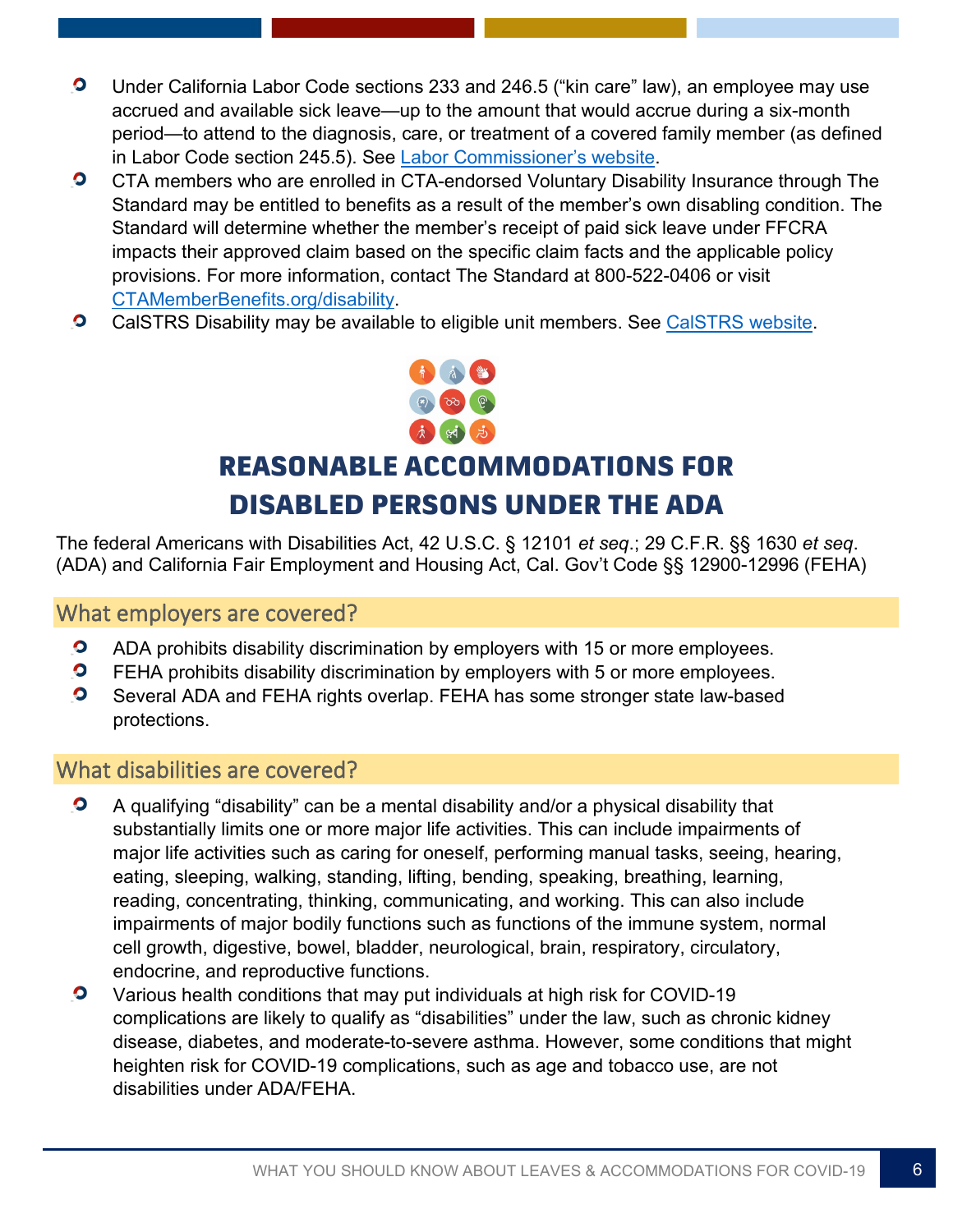# How do unit employees request a reasonable accommodation?

- $\overline{\mathbf{o}}$ ADA/FEHA requires that employers (including school districts, county offices of education, community colleges, and charter schools) provide "reasonable accommodations" to persons with qualifying disabilities, and the law prohibits retaliation against employees for asserting their rights under ADA/FEHA.
- $\bullet$ An employer is required only to provide reasonable accommodation to employees and applicants with a known disability. If the employer is not aware of an employee's disability, the employee should inform the employer that they have a disability-related limitation and may need a reasonable accommodation to perform their job.
- $\bullet$ A reasonable accommodation request can include a request to telework/perform distance learning. Temporary use of sick leave or other paid or unpaid leave might also be a reasonable accommodation.
- $\bullet$ The employer must engage timely and in good faith in an "interactive process" with the employee to determine if there is a reasonable accommodation that will allow the employee to perform the essential functions of their job.
- $\bullet$ Under California labor law, an exclusive representative has a right to represent a unit employee in the interactive process.
- $\bullet$ The interactive process requires an individualized assessment of the job and the physical or mental limitations of the individual that are directly related to the need for a reasonable accommodation. The interactive process is a collaborative on-going discussion to arrive at a reasonable accommodation that enables the employee to perform the essential assigned duties of their position. There are no formal procedures to an interactive process meeting. Sometimes the interactive process involves multiple meetings and conversations.
- $\bullet$ An employer, however, is not required to provide a reasonable accommodation that imposes an "undue hardship." An accommodation is considered an undue hardship when it requires significant difficulty or expense to adopt and implement.
- $\bullet$ An employer can reject an accommodation that eliminates an essential function of the job.

# Do I need medical documentation to request a reasonable accommodation? If so, what should it include?

- $\bullet$ An employer may request reasonable medical documentation that confirms the existence of a disability and the need for a reasonable accommodation.
- $\bullet$ An employer may not request a specific medical diagnosis under FEHA. Medical documentation, however, should explain any disability-related limitations and possible accommodations that might enable the patient/employee to perform the essential functions of the job.
- $\bullet$ The Department of Fair Employment and Housing (DFEH), the agency tasked with enforcing FEHA, recommends that employers temporarily waive medical documentation requirements if it is impracticable for an employee to reasonably obtain documentation of a COVID-19-related disability.
- $\bullet$ See [DFEH reasonable accommodation request form.](https://www.dfeh.ca.gov/wp-content/uploads/sites/32/2017/06/Request4ReasonableAccommodationPackage.pdf)